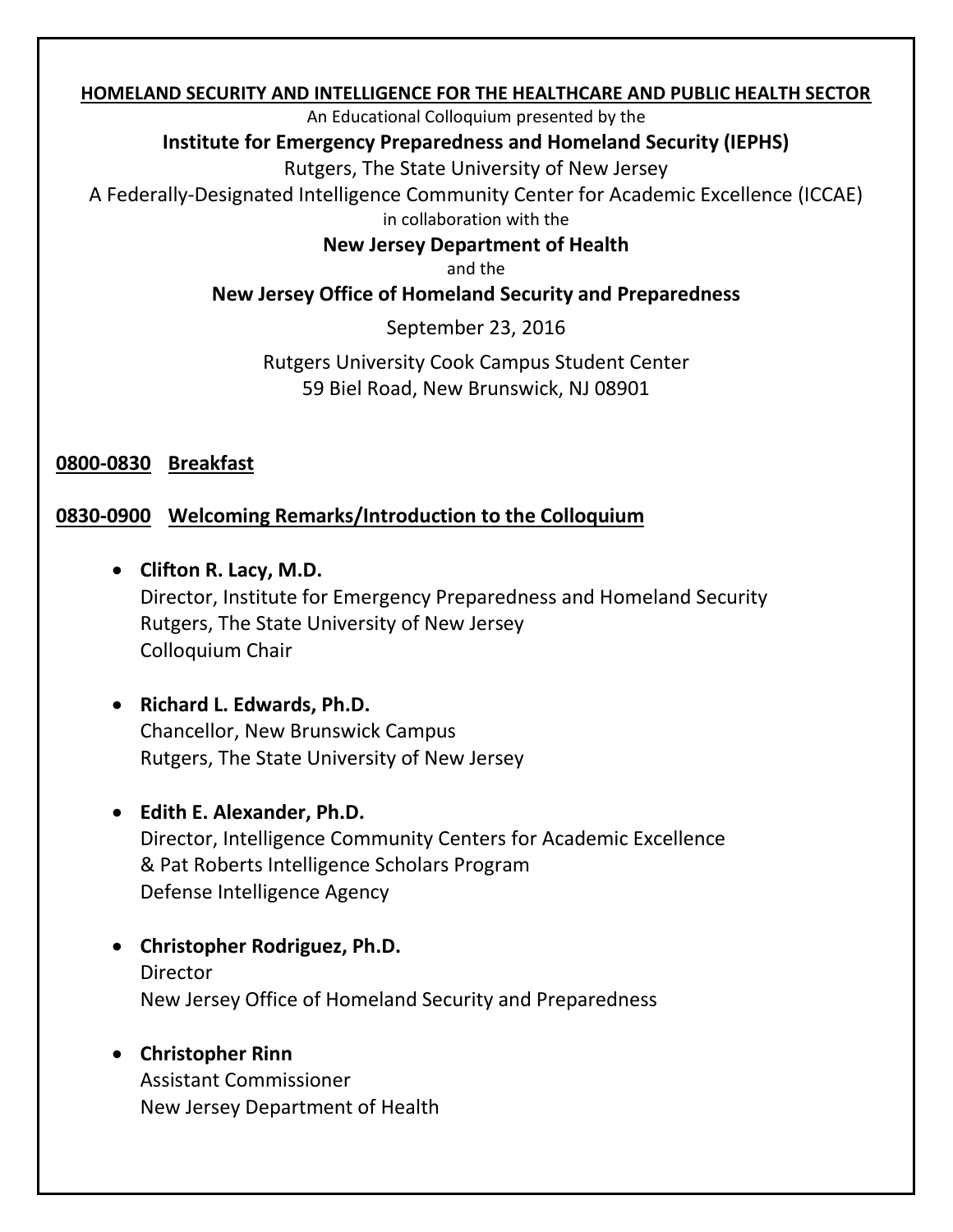### **0900-1000 General Threat Briefings for Healthcare and Public Health (Part 1)**

- Homegrown Violent Extremists **James Dischler**  Supervisory Intelligence Analyst Federal Bureau of Investigation
- ISIS Kill Lists and Duty to Warn **James Dischler**  Supervisory Intelligence Analyst Federal Bureau of Investigation
- Sovereign Citizens **Paige Schilling** Intelligence Analyst New Jersey Office of Homeland Security and Preparedness

#### **1000-1015 Break**

### **1015-1115 Healthcare and Public Health Sector-Specific Threats (Part 1)**

- Chemical, Biological, Radiological, and Nuclear Threats **SA Scott R. Nawrocki**  WMD Coordinator, Squad CT-4 (WMD/DT) FBI Newark JTTF
- Drug Diversion and Counterfeiting **Philippe O. Streicher** Group Supervisor, Tactical Diversion Squad New Jersey Office, DEA
- Protection of Heath Care Facilities **Mohamed Telab, CPP** Protective Security Advisor – New Jersey Office of Infrastructure Protection U.S. Department of Homeland Security

#### **1115-1200 Healthcare and Public Health Sector-Specific Threats (Part 2)**

- Active Shooters
	- **Raymond Guzzi**
	- Sergeant First Class New Jersey State Police